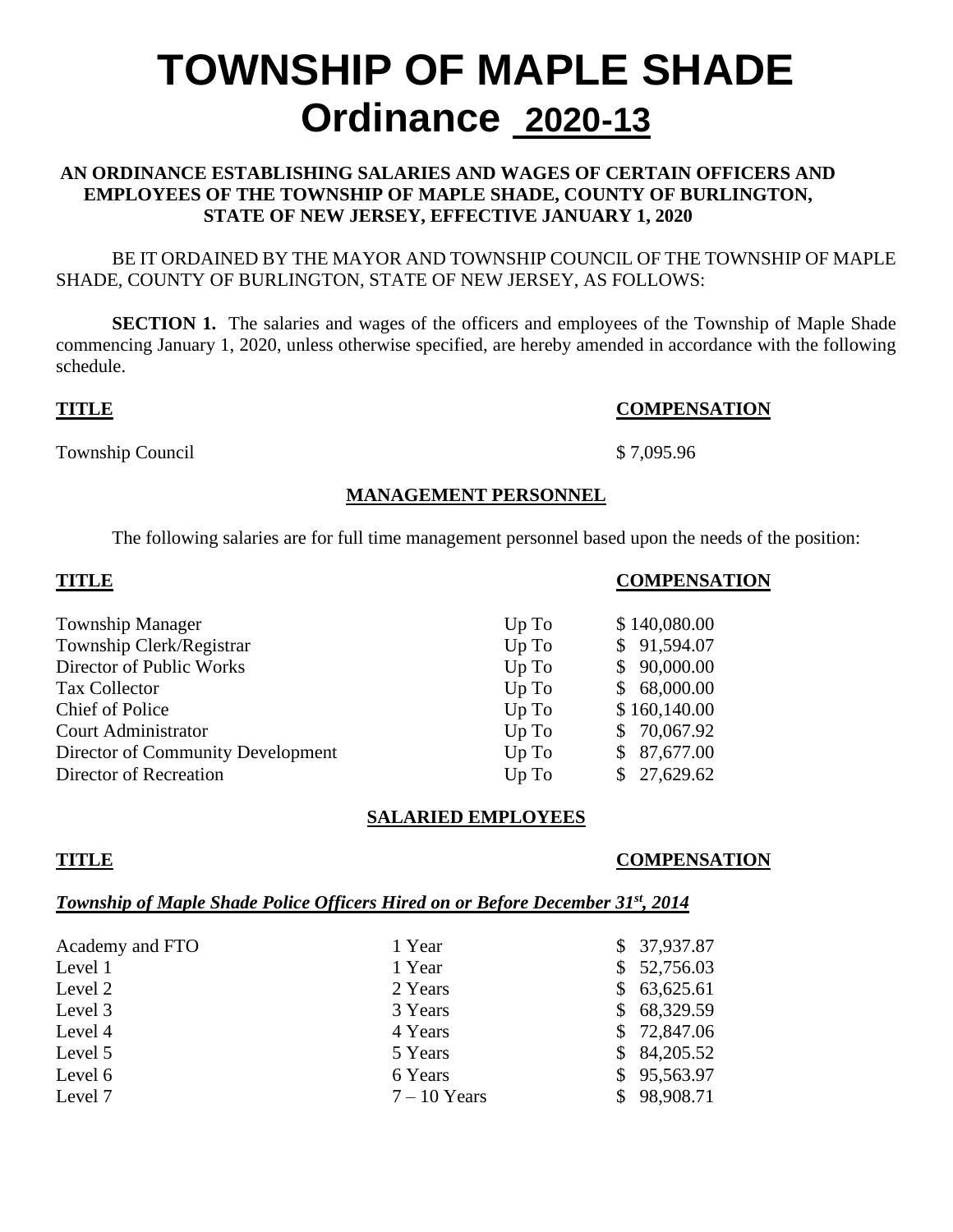#### **SALARIED EMPLOYEES (cont'd)**

### **TITLE COMPENSATION** *Police Officers Hired on or Before December 31st , 2014 (cont'd)*

| Level 8                                                                        | $11 - 14$ Years | \$99,864.35                |
|--------------------------------------------------------------------------------|-----------------|----------------------------|
| Level 9                                                                        | $15 - 19$ Years | \$100,819.98               |
| Level 10                                                                       | $20 + Years$    | \$101,775.62               |
| <b>Police Detective Hired on or Before December 31st, 2014</b>                 |                 |                            |
| Academy and FTO                                                                | 1 Year          | \$<br>40,537.87            |
| Level 1                                                                        | 1 Year          | \$<br>55,356.03            |
| Level 2                                                                        | 2 Years         | \$<br>66,225.61            |
| Level 3                                                                        | 3 Years         | \$<br>70,929.59            |
| Level 4                                                                        | 4 Years         | \$<br>75,447.06            |
| Level 5                                                                        | 5 Years         | \$<br>86,805.52            |
| Level 6                                                                        | 6 Years         | \$<br>98,163.97            |
| Level 7                                                                        | 7-10 Years      | \$101,508.71               |
| Level 8                                                                        | 11-14 Years     | \$102,464.35               |
| Level 9                                                                        | 15-19 Years     | \$103,419.98               |
| Level 10                                                                       | $20+Years$      | \$104,375.62               |
| <b>Police Corporal Hired prior to December 31st, 2014</b>                      |                 |                            |
| Academy and FTO                                                                | 1 Year          | \$<br>40,537.87            |
| Level 1                                                                        | 1 Year          | \$<br>55,356.03            |
| Level 2                                                                        | 2 Years         | \$<br>66,225.61            |
| Level 3                                                                        | 3 Years         | \$<br>70,929.59            |
| Level 4                                                                        | 4 Years         | \$<br>75,447.06            |
| Level 5                                                                        | 5 Years         | \$<br>86,805.52            |
| Level 6                                                                        | 6 Years         | $\mathcal{S}$<br>98,163.97 |
| Level 7                                                                        | 7-10 Years      | \$101,508.71               |
| Level 8                                                                        | 11-14 Years     | \$102,464.35               |
| Level 9                                                                        | 15-19 Years     | \$103,419.98               |
| Level 10                                                                       | 20+ Years       | \$104,375.62               |
| <b>Township of Maple Shade Police Officers Hired After December 31st, 2014</b> |                 |                            |
| Level 1                                                                        | 1 Year          | 49,696.11<br>$\mathbb{S}$  |
| Level 2                                                                        | 2 Years         | 53,876.77<br>\$            |
| Level 3                                                                        | 3 Years         | \$<br>58,057.43            |
| Level 4                                                                        | 4 Years         | \$<br>62,238.09            |
| Level 5                                                                        | 5 Years         | \$<br>66,418.75            |
| Level 6                                                                        | 6 Years         | 70,599.41<br>\$            |
| Level 7                                                                        | 7 Years         | \$<br>74,779.06            |
| Level 8                                                                        | 8 Years         | \$<br>78,960.73            |
| Level 9                                                                        | 9 Years         | \$<br>83,141.39            |
| Level 10                                                                       | 10 Years        | \$<br>87,322.06            |
| Level 11                                                                       | 11 Years        | \$<br>91,502.71            |
| Level 12                                                                       | 12 Years        | \$<br>95,683,37            |
| Level 13                                                                       | 13 Years        | 99,864,35<br>\$            |
| Level 14                                                                       | 14 Years        | \$100,819.98               |
| Level 15                                                                       | 15 Years        | \$101,775.62               |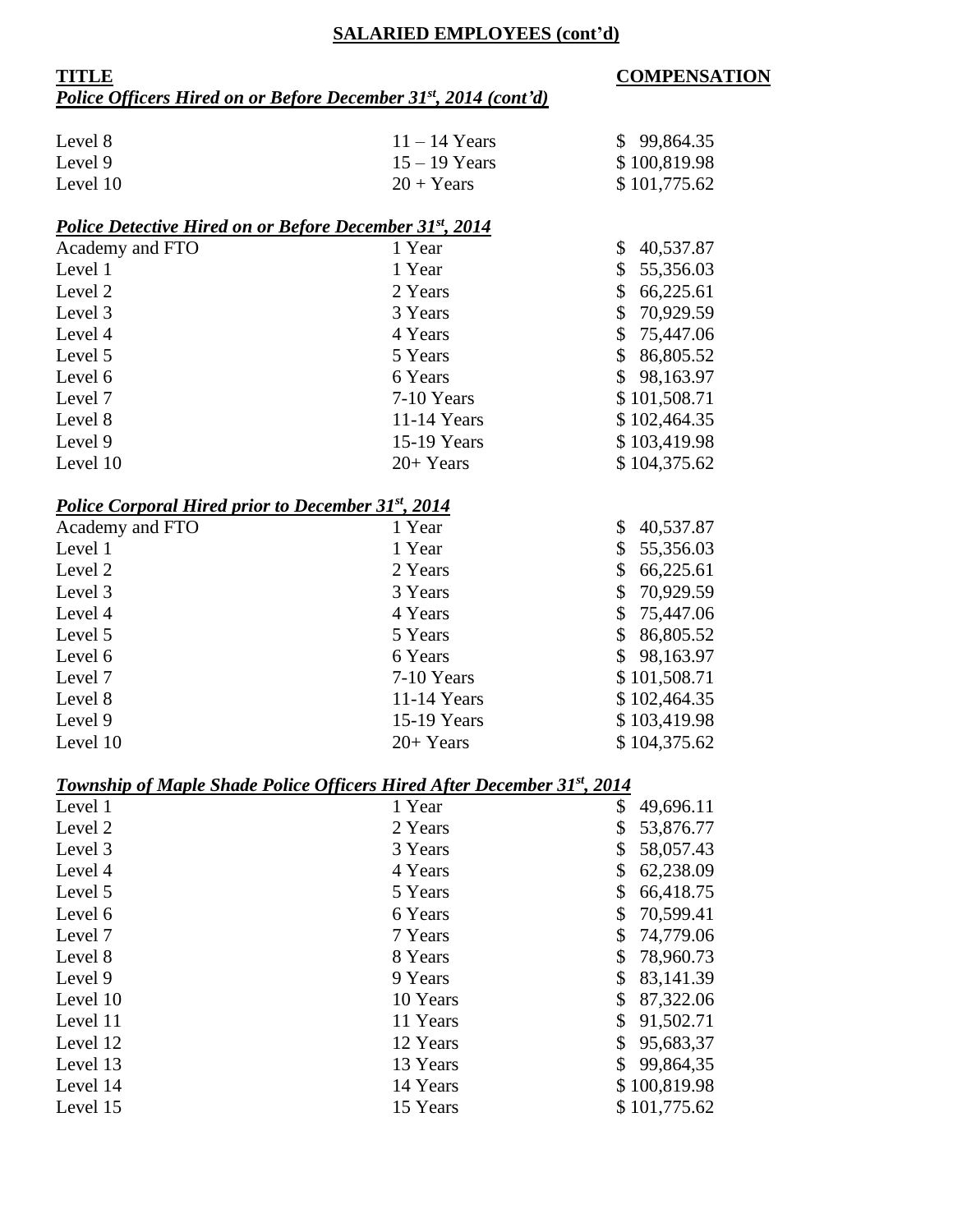#### **SALARIED EMPLOYEES (cont'd)**

### **TITLE COMPENSATION**

#### *Police Detective Hired After December 31st , 2014*

| Level 1  | 0-1 Year | \$ | 52,296.11    |
|----------|----------|----|--------------|
| Level 2  | 2 Years  | \$ | 56,476.77    |
| Level 3  | 3 Years  | \$ | 60,657.43    |
| Level 4  | 4 Years  | \$ | 64,838.09    |
| Level 5  | 5 Years  |    | 69,018.75    |
| Level 6  | 6 Years  | S. | 73,199.41    |
| Level 7  | 7 Years  | \$ | 77,379.06    |
| Level 8  | 8 Years  | \$ | 81,560.73    |
| Level 9  | 9 Years  |    | 85,741.39    |
| Level 10 | 10 Years | \$ | 89,922.06    |
| Level 11 | 11 Years | \$ | 94,102.71    |
| Level 12 | 12 Years | \$ | 98,283.37    |
| Level 13 | 13 Years |    | \$102,464.35 |
| Level 14 | 14 Years |    | \$103,419.98 |
| Level 15 | 15 Years |    | \$104,375.62 |

#### *Police Corporal Hired After December 31st, 2014*

| Level 1  | 0-1 Year | \$<br>52,296.11 |
|----------|----------|-----------------|
| Level 2  | 2 Years  | 56,476.77<br>\$ |
| Level 3  | 3 Years  | \$<br>60,657.43 |
| Level 4  | 4 Years  | 64,838.09<br>\$ |
| Level 5  | 5 Years  | \$<br>69,018.75 |
| Level 6  | 6 Years  | 73,199.41<br>\$ |
| Level 7  | 7 Years  | 77,379.06<br>\$ |
| Level 8  | 8 Years  | \$<br>81,560.73 |
| Level 9  | 9 Years  | \$<br>85,741.39 |
| Level 10 | 10 Years | \$<br>89,922.06 |
| Level 11 | 11 Years | 94,102.71<br>\$ |
| Level 12 | 12 Years | \$<br>98,283.37 |
| Level 13 | 13 Years | \$102,464.35    |
| Level 14 | 14 Years | \$103,419.98    |
| Level 15 | 15 Years | \$104,375.62    |

### *Police Sergeants*

| Level I           |               | \$111,113.00 |
|-------------------|---------------|--------------|
| Level II          | 7-10 Years    | \$115,003.00 |
| Level III         | $11-14$ Years | \$116,114.00 |
| Level IV          | 15-19 Years   | \$117,225.00 |
| Level V           | 20 & Over     | \$118,336.00 |
| Police Captain    |               | \$147,354.40 |
| Police Lieutenant |               | \$132,673.28 |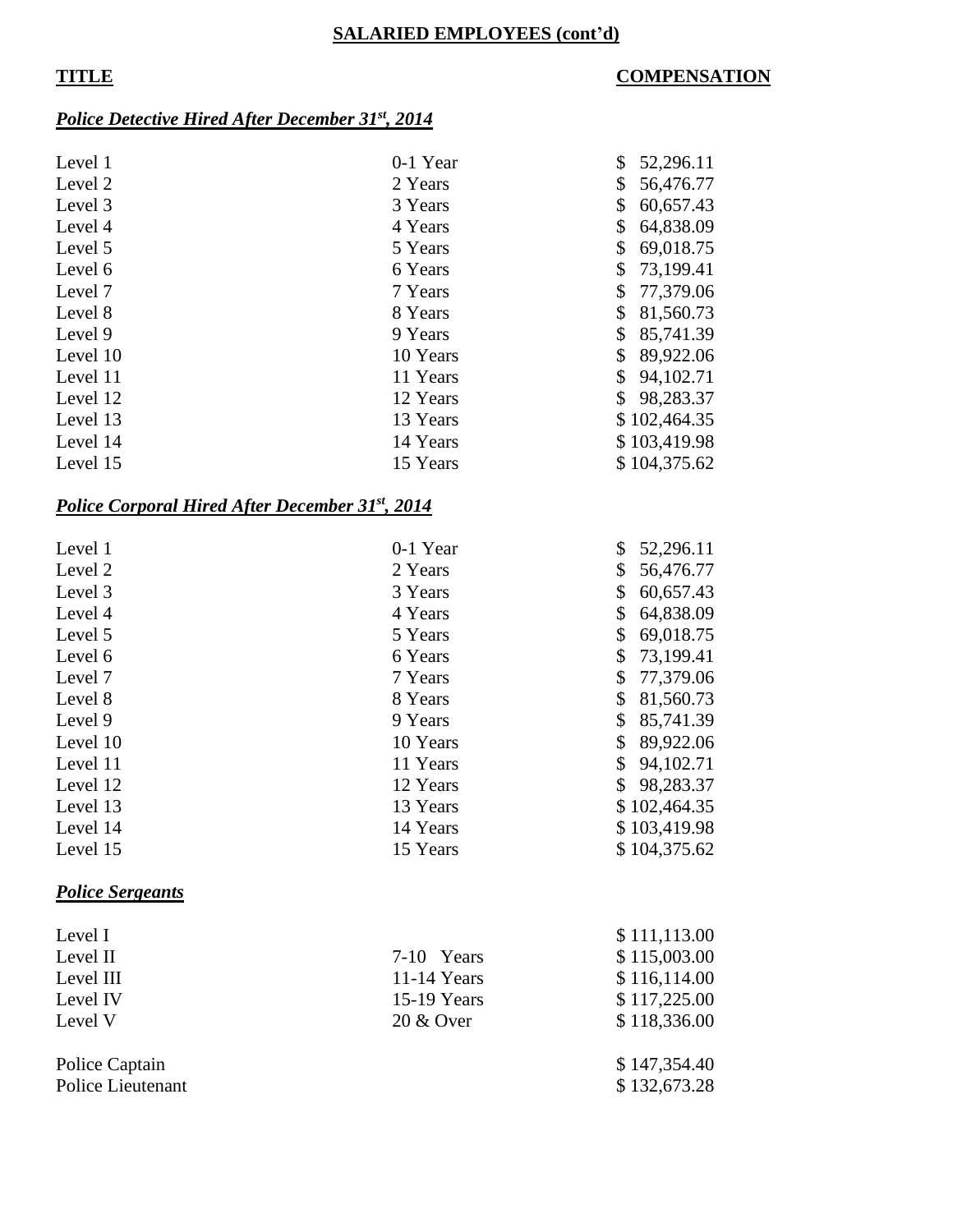#### **SALARIED EMPLOYEES (cont'd)**

### **TITLE COMPENSATION**

| Executive Assistant to the Township Manager                        | Up To | S. | 56,500.00                 |
|--------------------------------------------------------------------|-------|----|---------------------------|
| Executive Assistant to the Chief of Police                         | Up To |    | \$57,300.93               |
| Human Resource Administrator                                       | Up To |    | \$67,460.75               |
| Senior Tax Clerk, Senior Court Office Clerk,                       |       |    | $$23,000.00 - $60,000.00$ |
| Planning & Zoning Secretary, Senior Police                         |       |    |                           |
| Clerk, Senior Administrative Assistant,                            |       |    |                           |
| Senior Technical Assistant to the Construction Official,           |       |    |                           |
| <b>Assessors Assistant and Senior Water/Sewer</b>                  |       |    |                           |
| Collection Assistant, Tax/ Utility Clerk, Court Office Clerk,      |       |    |                           |
| Technical Assistant to Construction Official (TACO), Police Clerk, |       |    |                           |
| Administrative Assistant and Senior Clerk/Typist, Violations Clerk |       |    |                           |
| <b>Assistant Finance Officer</b>                                   | Up To |    | \$75,000.00               |
| Treasurer                                                          | Up To |    | \$74,203.58               |
| Deputy Tax Collector                                               | Up To | S. | 62,299.15                 |

# **HOURLY EMPLOYEES**

| Laborer                                   |       | $$18.49 - $24.87$ per hour                     |
|-------------------------------------------|-------|------------------------------------------------|
| Driver                                    |       | $$20.39 - $26.09$ per hour                     |
| Mechanic & Maintenance/Equipment Operator |       | $$21.62 - $27.37$ per hour                     |
| Temp/Seasonal                             |       | $$11.00$ per hour<br>S.                        |
| <b>Public Works Foreman</b>               |       | 2,500.00 in addition to salary<br>$\mathbb{S}$ |
| <b>Additional License Holders</b>         | Up To | 500.00 annually<br>\$                          |
| Crossing Guard (Part-Time)                |       | $$14.60$ per hour<br>\$                        |

### **APPOINTED PERSONNEL**

| <b>Chief Financial Officer</b>                | Up To | 92,654.56             |
|-----------------------------------------------|-------|-----------------------|
| <b>Tax Assessor</b>                           | Up To | 36,210.00             |
| Deputy Tax Assessor                           | Up To | \$<br>18,360.00       |
| Deputy Township Clerk/Deputy Registrar        | Up To | $$2,100.00$ (stipend) |
| Municipal Judge                               | Up To | 28,500.00             |
| <b>Court Recording Secretary</b>              | Up To | 8,320.00              |
| <b>Special Deputy Court Administrator</b>     | Up To | 49,572.60             |
| Code Enforcement Officer                      | Up To | 20,254.68             |
| <b>Construction Official</b>                  | Up To | 37,538.58             |
| Plumbing Inspector & Sub-Code Official        | Up To | 15,604.84             |
| Electrical Inspector & Sub-Code Official      | Up To | 15,604.84             |
| <b>Building Inspector</b>                     | Up To | 18,322.23             |
| Zoning Officer / Land Use Board Administrator | Up To | 25,000.00             |